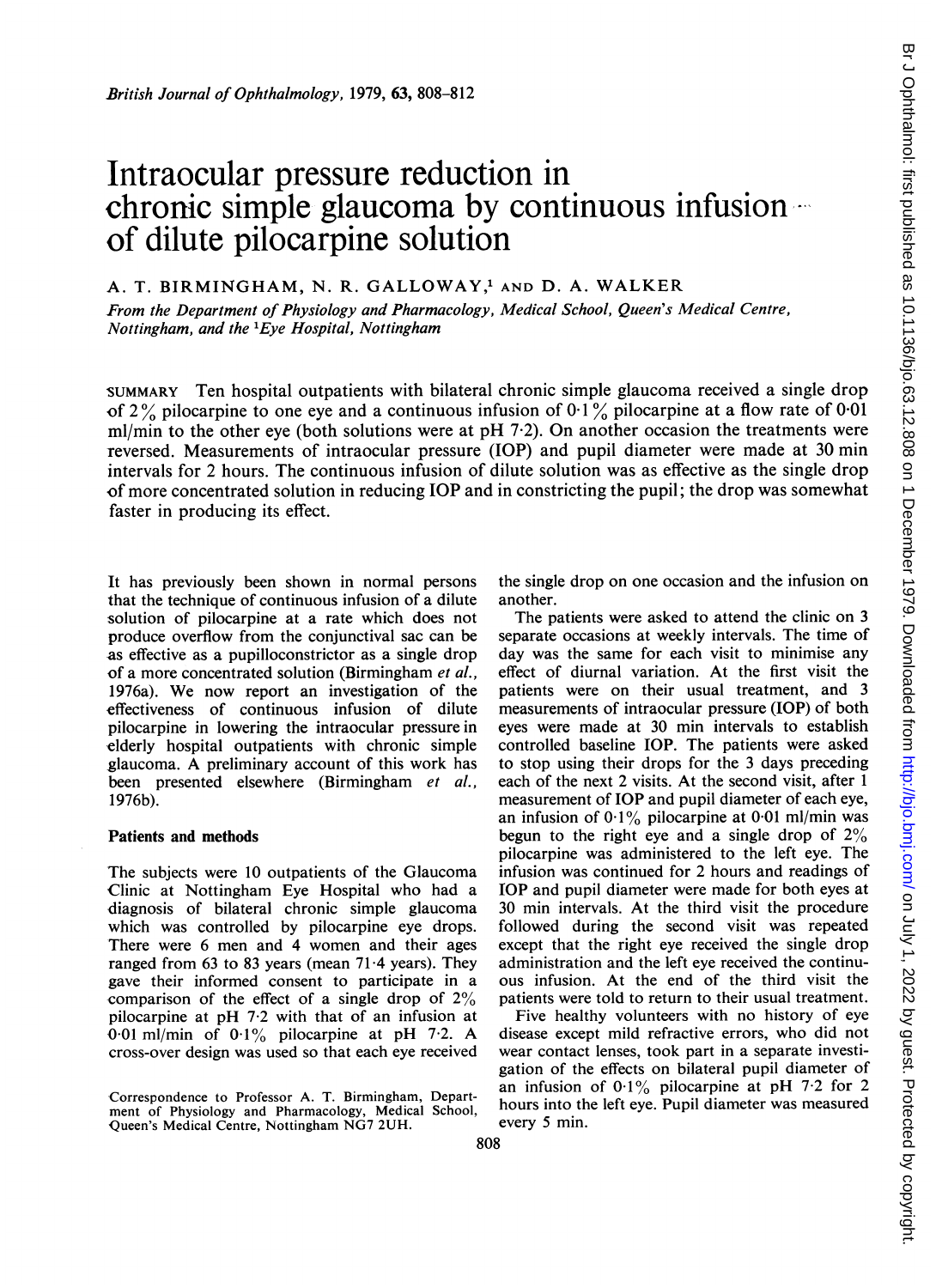## MEASUREMENT OF INTRAOCULAR PRESSURE AND PUPIL DIAMETER

For the patients at the Glaucoma Clinic the IOP was measured by applanation tonometry (Goldmann tonometer) under 0.5% proparacaine local anaesthesia. Pupil diameter was measured by direct observation through the calibrated graticule of the telescope of a Goldmann perimeter under controlled white light illumination.

In the normal volunteers the pupil diameter was measured under low intensity red light illumination in a dark room. The pupil was observed through a low-power binocular microscope  $(\times 5$  eyepieces,  $\times$ 1.25 objectives) suspended above the eye. One eyepiece was fitted with a graticule to allow direct measurement of the diameter of the pupil in the field of view.

# INFUSION TECHNIQUE

This was identical to that described by Birmingham et al. (1976a). The solution was contained in a sterile <sup>1</sup> ml syringe compressed by a motor driven syringe ram at a rate to provide a flow of 0-01 ml/ min. The fluid was delivered to the conjunctival sac of the eye being infused by means of sterile smallbore silicone elastomer tubing (Silastic No. 602-101, Dow Corning) of about <sup>2</sup> m length. The distal end of the tubing rested in the inner canthus of the eye and was held in place by adhesive tape attached to the nose and forehead.

When a patient needed to move between rooms at  $\frac{1}{2}$ -hourly intervals for measurements of IOP and pupil diameter, the infusion was briefly interrupted and the syringe was temporarily removed from the syringe ram and clipped to the patient's clothing.

#### PILOCARPINE SOLUTIONS AND DOSES

The sterile solutions of pilocarpine hydrochloride were specially formulated to a pH of 7-2 by the addition of borate buffer. Owing to the much shorter shelf life of pilocarpine at near neutral pH than at its natural more acid pH (Riegelman and Vaughan, 1958; Cowle and Anderson, 1967) the solution was provided in 2 bottles, the contents of which were mixed immediately before use. One bottle contained the pilocarpine solution at its natural pH at twice the final concentration required, the other bottle contained an equal volume of an appropriate borate buffer and sodium chloride solution. On mixing the 2 solutions, a sterile solution, isotonic with tears, having a pH of 7-2 and pilocarpine concentration of 2% or 0-1% was obtained.

After the recording of baseline measurements the patients received one drop  $(0.05 \text{ ml})$  of  $2\%$  pilocarpine (dose 1 mg) to one eye and the infusion of  $0.1\%$ pilocarpine at 0-01 ml/min (dose <sup>1</sup> mg after 100 min) to the other eye. This procedure was reversed for the 2 eyes on the third visit.

The normal subjects received only the  $0.1\%$ pilocarpine infusion to the left eye on <sup>1</sup> occasion.

## **Results**

# COMPARISON OF THE OCULAR HYPOTENSIVE EFFECTS OF PILOCARPINE AT PH 7-2 GIVEN AS A SINGLE DROP OR AS AN INFUSION

The means of the <sup>3</sup> measurements of IOP made on both eyes when the 10 patients were on their usual treatment for their glaucoma were 18-8 mmHg for right eyes and  $19.1$  mmHg for left eyes (Table 1). After stopping the treatment for 3 days, on 2 occasions at weekly intervals, the IOP rose in both eyes. The rise in pressure in the right eyes was. statistically significant; the rise in pressure in the left eyes was smaller and did not achieve statistical significance (Table 1).

The single drop of  $2\%$  pilocarpine and the continuous infusion of  $0.1\%$  pilocarpine reduced the IOP of both eyes and the effect increased with time over the period of observation (Fig. 1). At each 30 min point of measurement after the start of treatment the means of the differences between pretreatment measurements and post-treatment measurements for either the single drop or the continuous infusion were statistically significant (Table 2). When the effects of the 2 treatments were compared, the degree of fall in pressure at each time of measurement was the same in the left eyes whether they had received the drop or the infusion. For the right eyes the fall in pressure was greater at <sup>30</sup> and at <sup>60</sup> mm for the drop compared with the infusion (this difference was statistically significant

Table <sup>1</sup> Means (with one standard deviation) for right and left eyes  $(n=10)$  of intraocular pressure measurements made while taking standard treatment and after interrupting treatment for 3 days

|                        | 1st Visit.<br>While receiving<br>usual drops | 2nd Visit.<br>3 days after<br>stopping drops | 3rd Visit.<br>3 days after<br>stopping drops |  |
|------------------------|----------------------------------------------|----------------------------------------------|----------------------------------------------|--|
| Right eyes<br>$(n=10)$ | 18.8(4.5)                                    | 24.7(5.8)                                    | 25.3(5.1)                                    |  |
| Left eyes<br>$(n=10)$  | 19.1(3.9)                                    | 21.3(3.3)                                    | 22.4(3.0)                                    |  |
|                        |                                              | Differences (paired t tests) between:        |                                              |  |
|                        | 1st and 2nd Visits                           |                                              | 1st and 3rd Visits                           |  |
| Right eyes             | 0.02 > P > 0.01                              |                                              | 0.02 > P > 0.01                              |  |
| Left eyes              | 0.2 > P > 0.1                                |                                              | 0.1 > P > 0.05                               |  |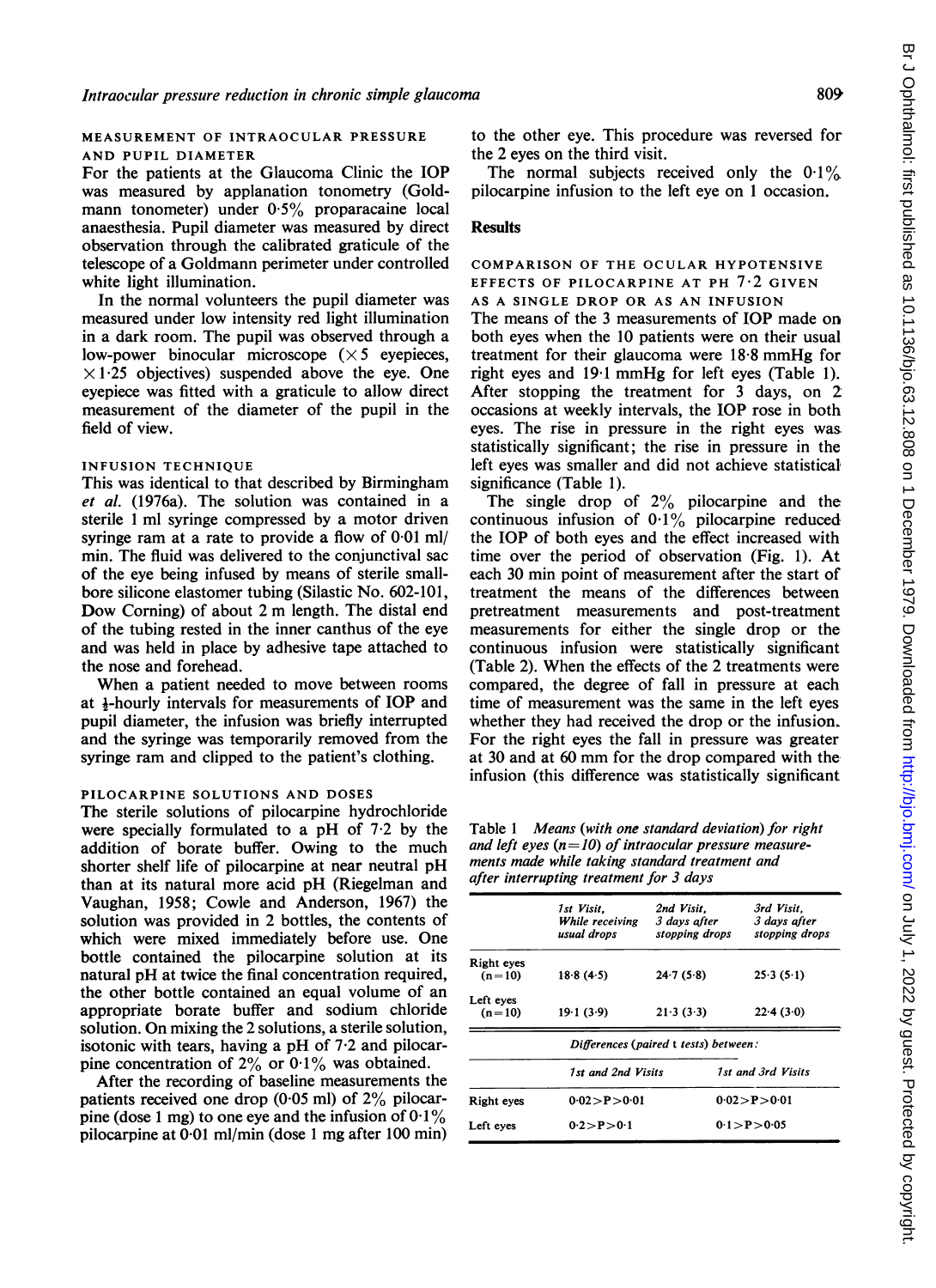Pilocarpine in Chronic Simple Glaucoma



Fig. 1 Means  $(\pm$  SEM) of intraocular pressures of the eyes of 10 patients with bilateral chronic simple glaucoma. The pressure at zero time was that recorded, after 3 days with no treatment, immediately preceding the instillation of  $1$  drop containing  $1$  mg pilocarpine at pH 7.2 or the start of an infusion of a  $0.1\%$  solution of pilocarpine at 10  $\mu$ g/min at pH 7.2. Treatments were reversed between first (upper graph) and second (lower third visit. graph) sets of measurements, which were separated by an interval of 1 week. Intraocular pressure measured every 30 min. The solid horizontal lines indicate the means of the controlled intraocular pressures of right eyes  $(RE)$  on regular treatment with pilocarpine drops and the broken horizontal lines those for left eyes (LE)

# A. T. Birmingham, N. R. Galloway, and D. A. Walker

#### EFFECT ON PUPIL DIAMETER

For the patients the effect of either treatment was to reduce pupil diameter. This reduction was statistically significant at the first post-drug measurement at 30 min for all eyes and remained so for the next <sup>3</sup> measurements (Table 3). When the treatments were compared, there was a significantly greater pupilloconstrictor effect from the drop than from the infusion in left eyes at 60 min only and in right eyes at 60 and at 90 min (notes a, b, and c, Table 3).

For the 5 normal subjects an infusion of  $0.1\%$ pilocarpine to the left eye rapidly reduced pupil diameter to a mean of some  $30\%$  of control diameter by 50 min after the start of the infusion. This reduction persisted until the cessation of the infusion. Throughout the 120 min of infusion to the left eyes there was no change in diameter of the pupils of the untreated right eyes.

#### **Discussion**

From this comparison of 2 methods of administering pilocarpine the general conclusion seems to be that a continuous infusion of a dilute solution is as • 0.1 % infusion effective as a single drop of a more concentrated pH 7.2 solution. For a fair comparison of the 2 methods it was necessary to administer the same dose to each  $L$  eye. When the interruptions of the infusion which were necessary for lOP and pupil diameter measure-RE ments are taken into account, the dose delivered by the  $2\%$  drop or the  $0.1\%$  infusion was the same at 1-0 mg. Because of the pronounced influence of pH on pilocarpine absorption (Anderson and Cowle, 1968; Birmingham et al., 1976a) it was necessary to make the pH of both the concentrated drop and the dilute infusion the same (pH  $7.2$ ) at a value close to that of tears.

It is unlikely that the patients' usual treatment was still exerting an effect 3 days after stopping the drops. Drance et al. (1974) showed that 15 h after <sup>90</sup> <sup>120</sup> the high dose of <sup>a</sup> drop of 8% pilocarpine the IOP had returned to within 90% of the pre-drug value. After stopping the usual treatment for 3 days the expected difference in pressure between the 2 eyes was found. Davanger (1965) in an extensive study reported a mean difference in pressure between the 2 eyes of patients with glaucoma of  $2.8$  mmHg. In the present small series the mean differences were  $3.4$  mmHg at the second visit and  $2.9$  mmHg at the

The appropriateness of a 2 h period for the measurement of the effects of the treatments is supported by the finding of Drance and Nash (1971), who measured the effect of  $2\%$  pilocarpine for 8 hours but found the effect to be maximal at 2 hours. Fenton and Schwartz (1963) found the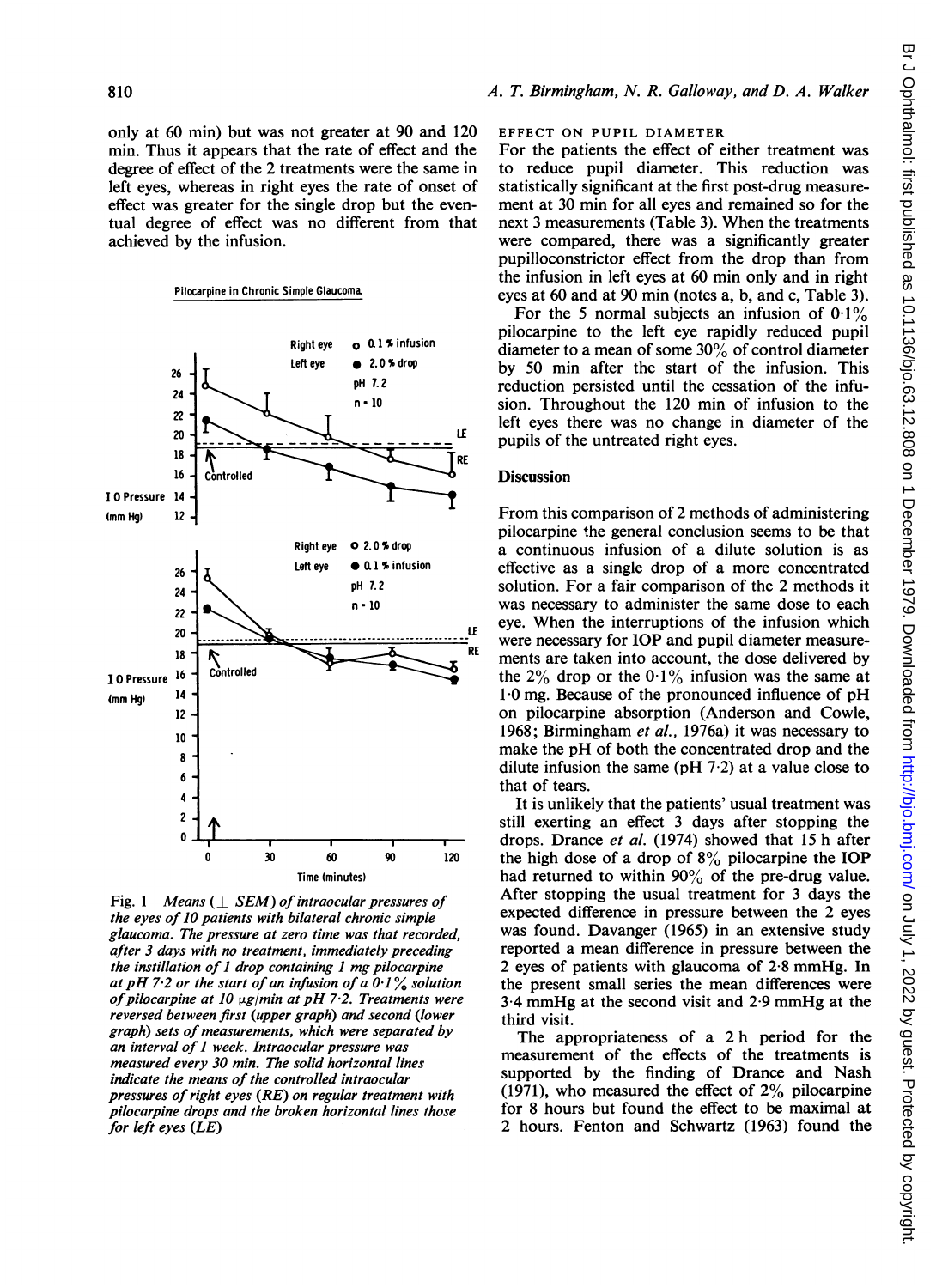| 2nd Visit                           |                  |                   |           |           |  |  |  |
|-------------------------------------|------------------|-------------------|-----------|-----------|--|--|--|
|                                     | 30 min           | 60 min            | 90 min    | $120$ min |  |  |  |
| Right eyes $(n=10)$ (0.1% infusion) | 2.6(3.0)         | 4.9(2.8)          | 7.3(3.4)  | 8.7(2.6)  |  |  |  |
| Paired t-test                       | 0.025 > P > 0.02 | P < 0.001         | P < 0.001 | P < 0.001 |  |  |  |
| Left eyes $(n=10)$ (2.0% drop)      | 2.5(3.1)         | 4.3(2.3)          | 6.3(3.8)  | 7.0(4.0)  |  |  |  |
| Paired t-test                       | 0.05 > P > 0.025 | P < 0.001         | P < 0.001 | P < 0.001 |  |  |  |
|                                     |                  | 3rd Visit         |           |           |  |  |  |
|                                     | 30 min           | 60 min            | 90 min    | $120$ min |  |  |  |
| Right eyes $(n=10)$ (2.0% drop)     | 5.8(6.6)         | 8.3(4.5)          | 7.5(4.8)  | 9.0(4.7)  |  |  |  |
| Paired t-test                       | 0.025 > P > 0.02 | P < 0.001         | P < 0.001 | P < 0.001 |  |  |  |
| Left eyes $(n=10)$ (0.1% infusion)  | 2.7(3.4)         | 5.0(3.9)          | 5.8(3.2)  | 7.1(3.5)  |  |  |  |
| Paired t-test                       | 0.05 > P > 0.025 | 0.005 > P > 0.001 | P < 0.001 | P < 0.001 |  |  |  |

Table 2 Means (with standard deviation) for the right and left eyes of differences between IOP (mmHg) after interrupting treatment for 3 days and IOPs at 30, 60, 90, and 120 min after beginning of infusion or application of drop. The same 10 patients attended for the 2nd and 3rd visits

Table 3 Means (with one standard deviation) for right and left eyes of pupil diameters (mm) after interrupting treatment for 3 days and at 30, 60, 90, and 120 min after beginning of infusion or application of drop. The same 10 patients attended for the 2nd and 3rd visits

| 2nd Visit                                       |          |                             |                   |                   |                   |  |  |
|-------------------------------------------------|----------|-----------------------------|-------------------|-------------------|-------------------|--|--|
|                                                 |          | Time after exposure to drug |                   |                   |                   |  |  |
|                                                 | Pre-drug | 30 min                      | 60 min            | 90 min            | 120 min           |  |  |
| Right eyes $(n=10)$ (0.1% infusion)<br>3.3(0.6) |          | 2.2(0.6)                    | 2.1(0.5)          | 2.0(0.5)          | 1.9(0.5)          |  |  |
| Paired t-test                                   |          | P < 0.001                   | P < 0.001         | P < 0.001         | P < 0.001         |  |  |
| Left eyes $(n=10)$ (2.0% drop)<br>3.2(0.7)      |          | 2.3(0.8)                    | $1.9(0.7)^{a}$    | 1.9(0.7)          | 1.9(0.7)          |  |  |
| Paired t-test                                   |          | 0.02 > P > 0.01             | 0.005 > P > 0.001 | 0.005 > P > 0.001 | 0.005 > P > 0.001 |  |  |
|                                                 |          | 3rd Visit                   |                   |                   |                   |  |  |
| Right eyes $(n=10)$ (2.0% drop)                 | 3.3(0.7) | 1.9(0.6)                    | $1.7(0.5)^{b}$    | $1.7(0.5)^c$      | 1.7(0.5)          |  |  |
| Paired t-test                                   |          | P < 0.001                   | P < 0.001         | P < 0.001         | P < 0.001         |  |  |
| Left eyes $(n=10)$ (0.1% infusion)              | 3.2(0.5) | 2.6(0.6)                    | 2.3(0.6)          | 2.2(0.6)          | 2.1(0.7)          |  |  |
| Paired t-test                                   |          | 0.005 > P > 0.001           | P < 0.001         | 0.005 > P > 0.001 | 0.005 > P > 0.001 |  |  |

Within eyes there was a significantly greater pupilloconstrictor effect of the 2% drop compared with the 0.1% infusion at 60 min (a,  $0.05 > P > 0.025$ ; b,  $P < 0.001$ ) for both eyes and at 90 min (c,  $0.025 > P > 0.02$ ) for right eyes.

effect of 2% pilocarpine to reach 'a steady state' at 75 min in 10 patients with glaucoma. Thus in the present investigation the effect of the infusion was compared at 2 hours with the likely maximal effect of the single drop. At the end of this 2 hour period the hypotensive effect of the 2 treatments was similar: in right eyes the mean falls in IOP were  $8.7$  mmHg for the infusion and  $9.0$  mmHg for the drop, in left eyes the corresponding values were

 $7·1$  and  $7·0$  mmHg. The rate of achievement of this fall was greater for the drop than for the infusion in right eyes but the same in left eyes.

Change in pupil diameter was measured as another index of entry of drug into the eye. Again the effect of the 2 treatments was similar at the end of 2 hours: in right eyes the mean pupilloconstrictor effects were  $1.4$  mm for the infusion and  $1.6$  mm for the drop, while the corresponding figures for